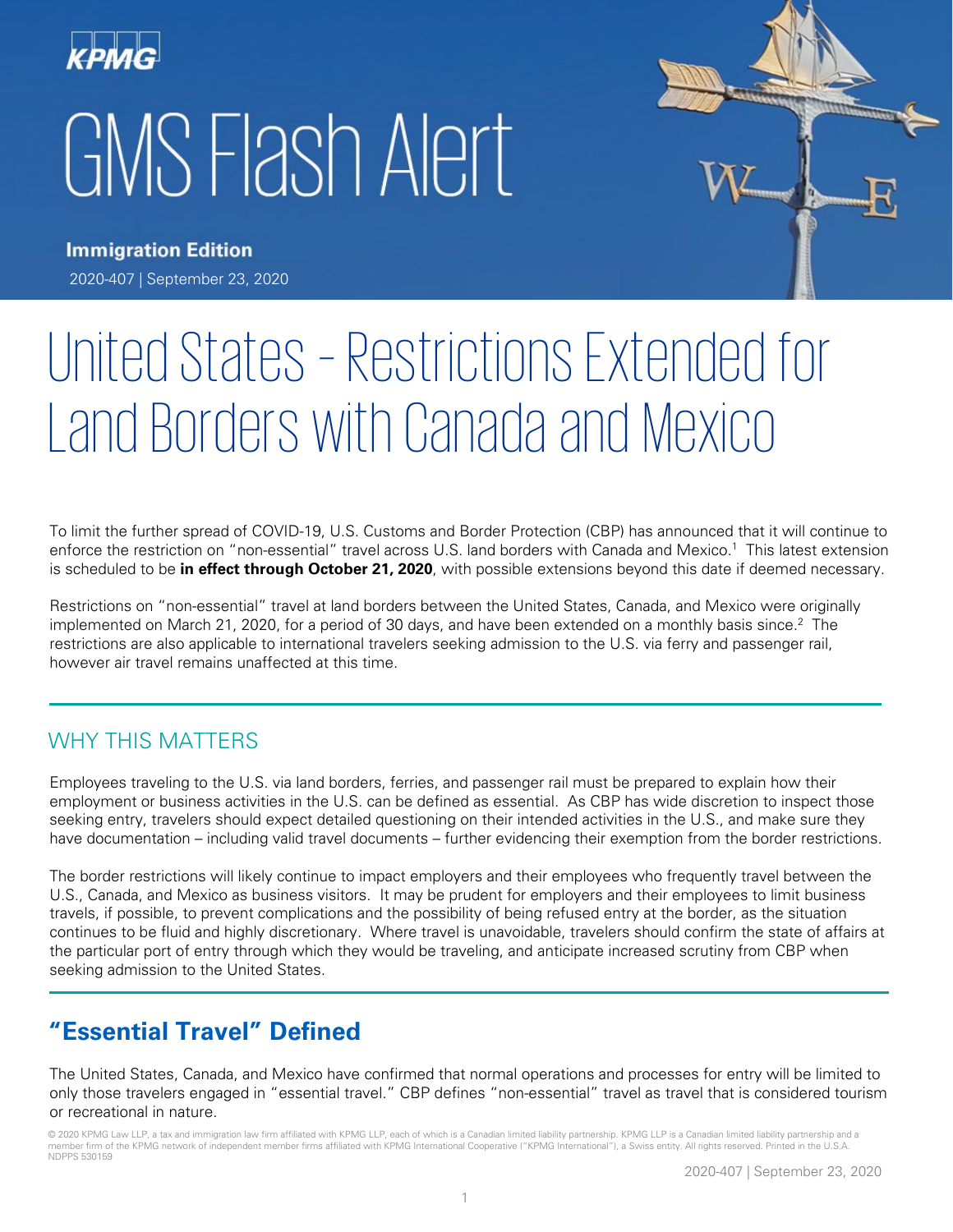The Department of Homeland Security (DHS) has discretion to determine what qualifies as essential travel. Authorities can also determine that other forms of travel, such as those in furtherance of economic stability or social order, constitute essential travel. Such determinations can extend to individual humanitarian services or other purposes in the national interest. The border restrictions will also continue to not impact trade between the countries or disrupt critical supply chains that help to ensure food, fuel, medicine, and other critical materials reach individuals on both sides of the border.

# **Exemption from Border Restrictions**

The following non-exhaustive list of persons continues to be exempt from the border restrictions on U.S. entry by land, ferry, and commuter rail: <sup>3</sup>

- U.S. citizens and lawful permanent residents returning to the United States;
- Individuals traveling for medical purposes (e.g., to receive medical treatment in the United States);
- Individuals in the Visa Waiver Program who are not otherwise subject to travel restrictions;
- Individuals traveling to attend educational institutions;
- Individuals traveling to work in the United States who hold valid travel documents (e.g., individuals working in the farming or agriculture industry who must travel between the United States and Canada in furtherance of such work);
- Individuals traveling for emergency response and public health purposes (e.g., government officials or emergency responders entering the United States to support federal, state, local, tribal, or territorial government efforts to respond to COVID-19 or other emergencies);
- Individuals engaged in lawful cross-border trade (e.g., truck drivers supporting the movement of cargo between the United States and Canada);
- Individuals engaged in official government travel or diplomatic travel;
- Members of the U.S. Armed Forces, and the spouses and children of members of the U.S. Armed Forces, returning to the United States; and
- Individuals engaged in military-related travel or operations.

Further communications have emphasized that those who work in a critical infrastructure industry, as defined by the DHS, have a special responsibility to maintain their normal work schedules.

## KPMG NOTE

### **Air Travel**

Air travel continues to be unaffected at this time. However, those travelling by air should anticipate additional scrutiny from CBP officers, and prepare accordingly with relevant documentation describing the critical nature of their activities in the United States.

## **We Are Monitoring the Situation**

KPMG LLP Law in Canada is tracking this matter closely. We will endeavor to keep readers of GMS Flash Alert posted on any important developments as and when they occur.

<sup>© 2020</sup> KPMG Law LLP, a tax and immigration law firm affiliated with KPMG LLP, each of which is a Canadian limited liability partnership. KPMG LLP is a Canadian limited liability partnership and a member firm of the KPMG network of independent member firms affiliated with KPMG International Cooperative ("KPMG International"), a Swiss entity. All rights reserved. Printed in the U.S.A. NDPPS 530159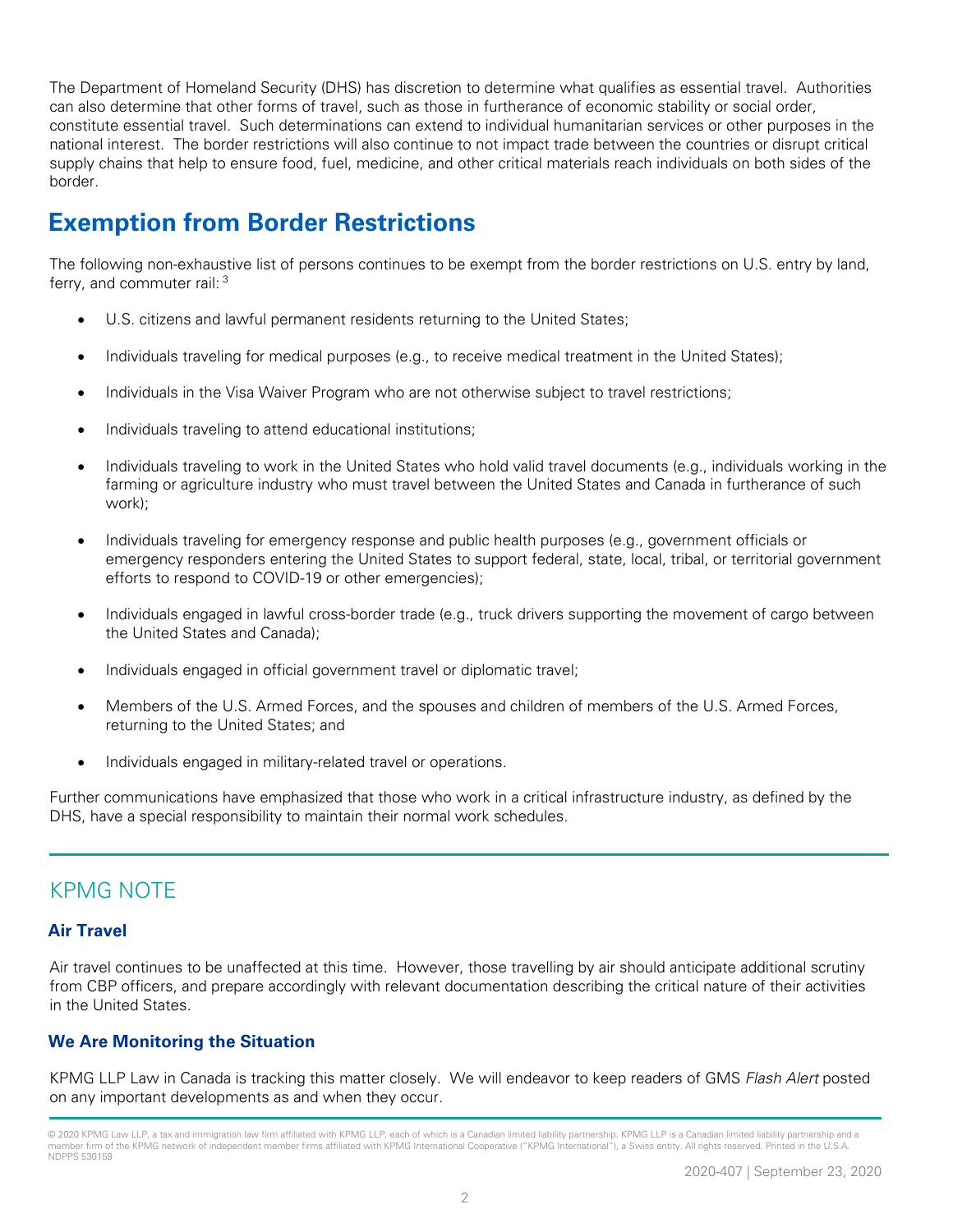# FOOTNOTES:

1 To read the Department of Homeland Security (DHS)'s fact sheet announcing the extension of border restrictions between the United States, Canada, and Mexico through October 21, 2020, [click here.](https://www.dhs.gov/news/2020/09/18/fact-sheet-dhs-measures-border-limit-further-spread-coronavirus)

2 For prior coverage of the U.S., Canada, and Mexico border restrictions, read the following issues of GMS *Flash Alert*: [2020-366](https://home.kpmg/xx/en/home/insights/2020/08/flash-alert-2020-366.html) (August 21, 2020), [2020-286](https://home.kpmg/xx/en/home/insights/2020/06/flash-alert-2020-286.html) (June 17, 2020), [2020-240](https://home.kpmg/xx/en/home/insights/2020/05/flash-alert-2020-240.html) (May 21, 2020), [2020-194](https://home.kpmg/xx/en/home/insights/2020/04/flash-alert-2020-194.html) (April 23, 2020), an[d 2020-](https://home.kpmg/xx/en/home/insights/2020/03/flash-alert-2020-110.html) [110](https://home.kpmg/xx/en/home/insights/2020/03/flash-alert-2020-110.html) (March 25, 2020).

3 For further information, please see the DHS's Notification of Temporary Travel Restrictions Applicable to Land Ports of Entry and Ferries Services Between [the United States and Canada,](https://s3.amazonaws.com/public-inspection.federalregister.gov/2020-18470.pdfhttps:/s3.amazonaws.com/public-inspection.federalregister.gov/2020-18470.pdf) and Between [the United States and Mexico.](https://s3.amazonaws.com/public-inspection.federalregister.gov/2020-18468.pdf)

\* \* \* \*

## **Keeping Connected Globally Virtual Meeting Series: Interesting Information, Insightful Statistics, and Past Webinars**

As businesses react to the challenges faced today, build resilience, identify opportunities for recovery, and adapt to a new reality, KPMG International hosted weekly webcasts from 24 March to 16 June to help tax, legal, and mobility leaders around the world successfully navigate the business impacts arising from the novel coronavirus (COVID-19). Over the course of 13 weeks, 10,000+ business leaders joined these webcasts and provided their valuable feedback through polling questions, post-session surveys, and Q&A sessions. [This webpage](https://home.kpmg/xx/en/home/insights/2020/06/keeping-connected-resources.html?cid=linkd_soc_xx-acx_tax-taxsc&utm_medium=soc&utm_source=linkd&utm_content=xx-acx&utm_campaign=tax-taxsc) offers you highlights of the series.

© 2020 KPMG Law LLP, a tax and immigration law firm affiliated with KPMG LLP, each of which is a Canadian limited liability partnership. KPMG LLP is a Canadian limited liability partnership and a member firm of the KPMG network of independent member firms affiliated with KPMG International Cooperative ("KPMG International"), a Swiss entity. All rights reserved. Printed in the U.S.A. NDPPS 530159